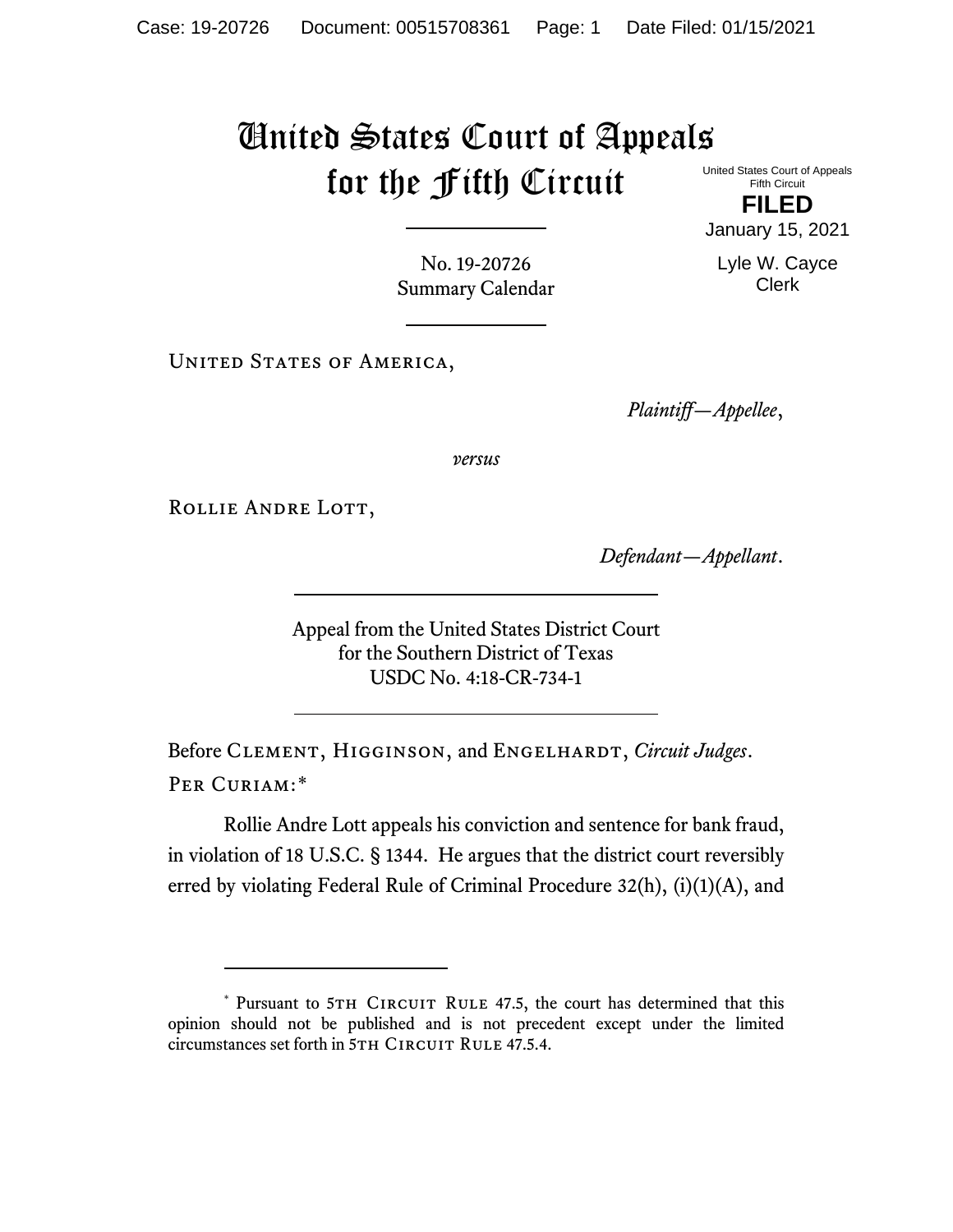## No. 19-20726

 $(i)(1)(B)$ ; the district court abused its discretion by denying his motion for new counsel; and that his trial counsel rendered ineffective assistance.

Because Lott did not raise an objection based on Rule 32 error in the district court, review is for plain error. *See United States v. Esparza-Gonzalez*, 268 F.3d 272, 274 (5th Cir. 2001). To show plain error, the appellant must show a forfeited error that is clear or obvious and that affects his substantial rights. *Puckett v. United States*, 556 U.S. 129, 135 (2009). If the appellant makes such a showing, this court has the discretion to correct the error but only if it seriously affects the fairness, integrity, or public reputation of judicial proceedings. *Id*.

The 60-month sentence imposed by the district court was a variance from the Sentencing Guidelines. Consequently, the requirements of Federal Rule of Criminal Procedure 32(h) are not applicable. *See Irizarry v. United States*, 553 U.S. 708, 713-16 (2008). Because the district court did not rely on facts outside of the presentence report in determining the sentence, there was no violation of Federal Rule of Criminal Procedure 32(i)(1)(B). Lott has not demonstrated that the district court committed any error, much less reversible plain error, as to those issues. *See Puckett*, 556 U.S. at 135.

The district court did not verify that Lott had read and discussed the PSR with his attorney as required by Federal Rule of Criminal Procedure  $32(i)(1)(A)$ . However, the record does not demonstrate "a reasonable" probability that, but for the district court's error, the appellant would have received a lower sentence." *United States v. Davis*, 602 F.3d 643, 647 (5th Cir. 2010). As such, the error does not require reversal. *See Puckett*, 556 U.S. at 135.

This court reviews the denial of a motion for the substitution of counsel for an abuse of discretion. *See United States v. Jones*, 733 F.3d 574, 587 (5th Cir. 2013). The district court did not abuse its "wide latitude in